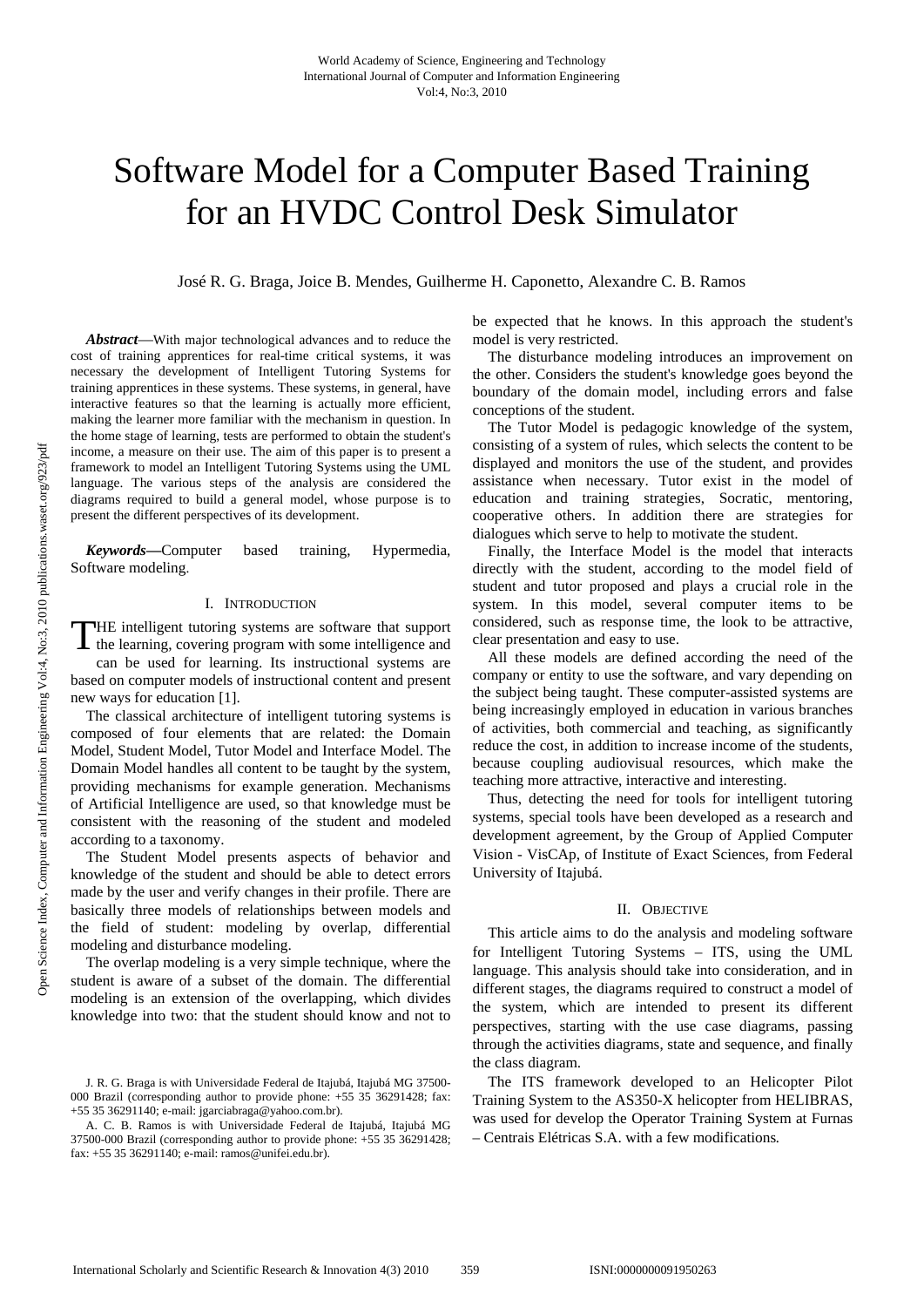## III. METHODOLOGY

According to recent research literature and, despite being a universal concept, the adoption of computer-based systems for training is still often inadequate and inappropriate. However, there are so many works in this field [2], directed to the training of the various sciences of knowledge. One of the most recent is the work of some students from the University of Fortaleza, Brazil, in conjunction with Imperial College London in England, who developed and implemented a system for interactive simulation of orthodontic treatment based on computer [3].

The Intelligent Tutoring Systems - ITS have been designed under the basic guidelines to provide students with equipment for training based on computers, advanced, allowing the practice of the learning activities effectively, and enabling the students to carry out their activities in real time, this through familiarity with the various components of the problem, considering normal conditions and emergencies. An ITS serves as a tool for support and guidance to students in the process of training and is related to the occurrence of events that include drawings, graphics and animation when necessary. The subjects dealt with the tutorials are in accordance with the manuals provided by the company, and address various issues. Figure 1 presents the use cases, used to explain the interactions of the student and instructor with the training, including evaluations and simulations.



Fig. 1 Use case Diagram of the ITS Modeling

Unified Modeling Language - UML, was used to model the system because it is a language completely extensible, adaptable and easy to understand, which uses a graphical notation with a widespread pattern and with different levels of abstraction [4]. The tool used to make the modeling is JUDE (Java and UML Developers Environment) an easy to use and intuitive tool that can be used to made complex models [5].

The process for developing the ITS is complex and is formed by a series of activities for various elements [6], the basic concepts is:

The planning and specification of requirements, which were detected in cases of use, enabling the achievement of the requirements of the system and creation of scenarios and

Construction, which includes two phases: the analysis of the problem and design. In the analysis, identify concepts, associations and attributes, and with them, the diagrams are constructed of activities, sequence and state of the system. They define the dynamic behavior of the system. Already in the design, it produces the diagram of classes, which defines the static structure of the system.

# IV. RESULTS

# *A. Noums involved in modeling*

Been the principal actor "User", who can be:

• System Administrator: As the person responsible for managing the operations relating to: registration of users, integration of tutorials, simulations and assessments in the system. Take care of the correct functioning of the system and its connection to the database.

• Student: As a direct user of the system of tutorials. The

TABLE I OBJECTS AND ATTRIBUTES TABLE

| Objects                     | Objects               |
|-----------------------------|-----------------------|
| User                        | Student               |
| Code of user                | Code of Student       |
| Type of user: student,      | ID                    |
| instructor or administrator | Password              |
| ID                          | <b>Notes</b>          |
| Password                    |                       |
| Instructor                  | Administrator         |
| Code of Instructor          | Code of Administrator |
| ID                          | ID                    |
| Password                    | Pasword               |
| Tutorial                    | Simulação             |
| Code of Tutorial            | Code of Simulation    |
| Name of Tutorial            | Name of Simulation    |
| Content                     | Content               |
| Avaliação                   |                       |
| Code of Evaluation          |                       |
| Name of Evaluation          |                       |
| Content                     |                       |
|                             |                       |

student can do their training with the help of tutorials, but also do the simulations and evaluations to assess their learning.

• Instructor: Also as a user of the system, but its most important function is to monitor the performance of students in the use of tutorials.

All objects and attributes of the system can be extracted by the systems' description, Table 1 shows some objects and attributes extracted using this method.

# *B. Use cases*

The use cases diagram specifies the behavior if the software tutorial from a description of a set of sequences of actions [7]. Fig. 2 illustrates the general diagram of the cases of use. There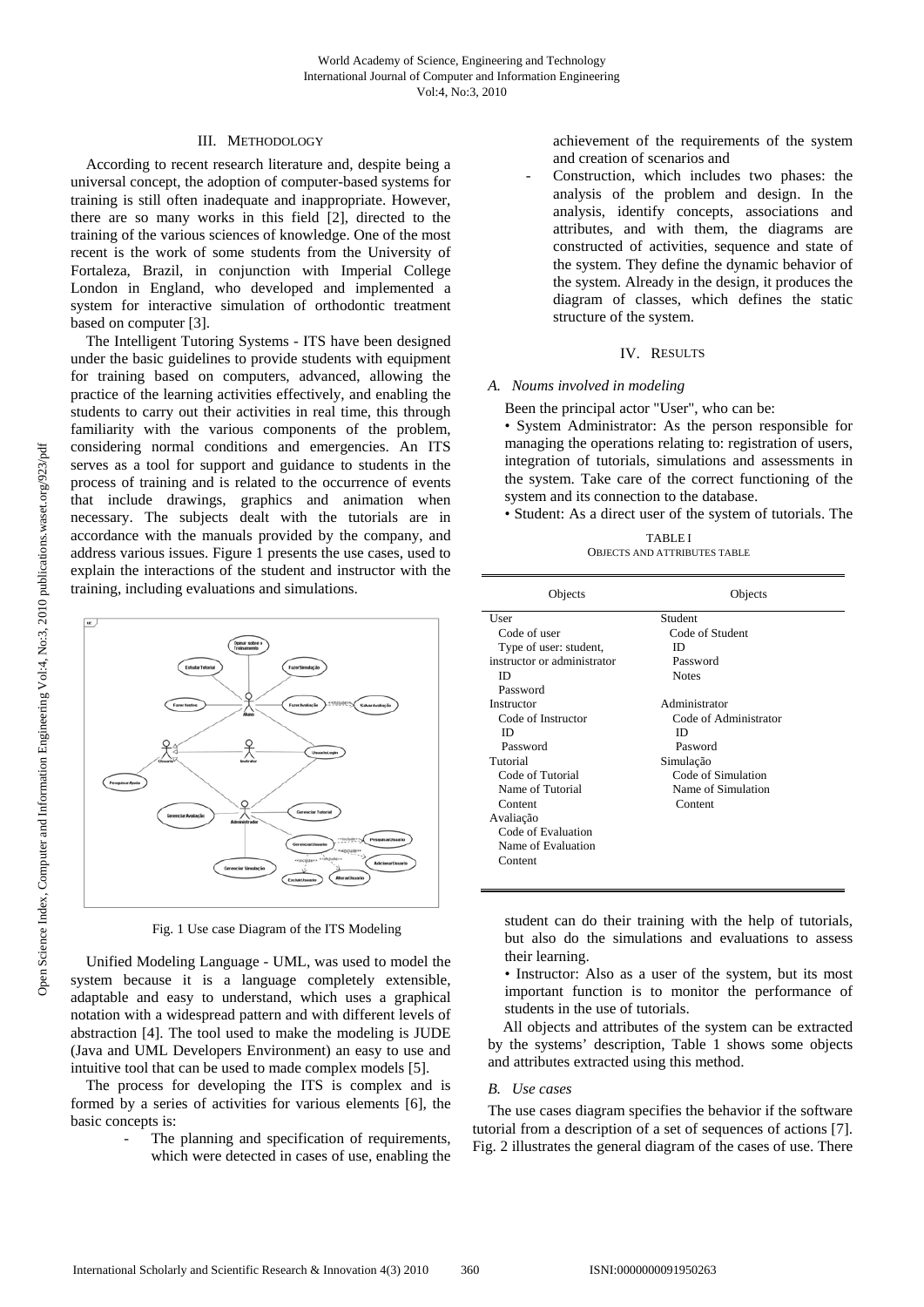is the interaction of each actor with the processes involved in software.



Fig. 2 General diagram of use cases

Each use case can be expanded in a diagram, for example a diagram that includes variations performed by the software tutorial to produce a result value of the observable actor "user." The result is applied to capture the desired behavior of the software without the need to specify how this behavior is implemented. Fig. 3 shows this behavior.



Fig. 3 Use Case "UserLogin"

## *C. Activity diagram*

This diagram was made to the modeling of dynamic aspects of software tutorial, which involves the modeling of sequential steps and / or competitors in each of the subsystems. In the activity diagram shown in Figure 4 is made to model the flow of the system, as it passes from one state to another at different points of the flow of control.



Fig. 4 Activity diagram

## *D. Sequence diagram*

In sequence diagrams of models for the software tutorial, is for the interactions that emphasize the structural organization of the various objects involved in it. Figure 5 is shows the sequence diagram for the registration and entry of a user in the system.



Fig. 5 Sequence diagram "Register and Login"

Fig. 6 represents the interaction of a user "Student" with the tutorials.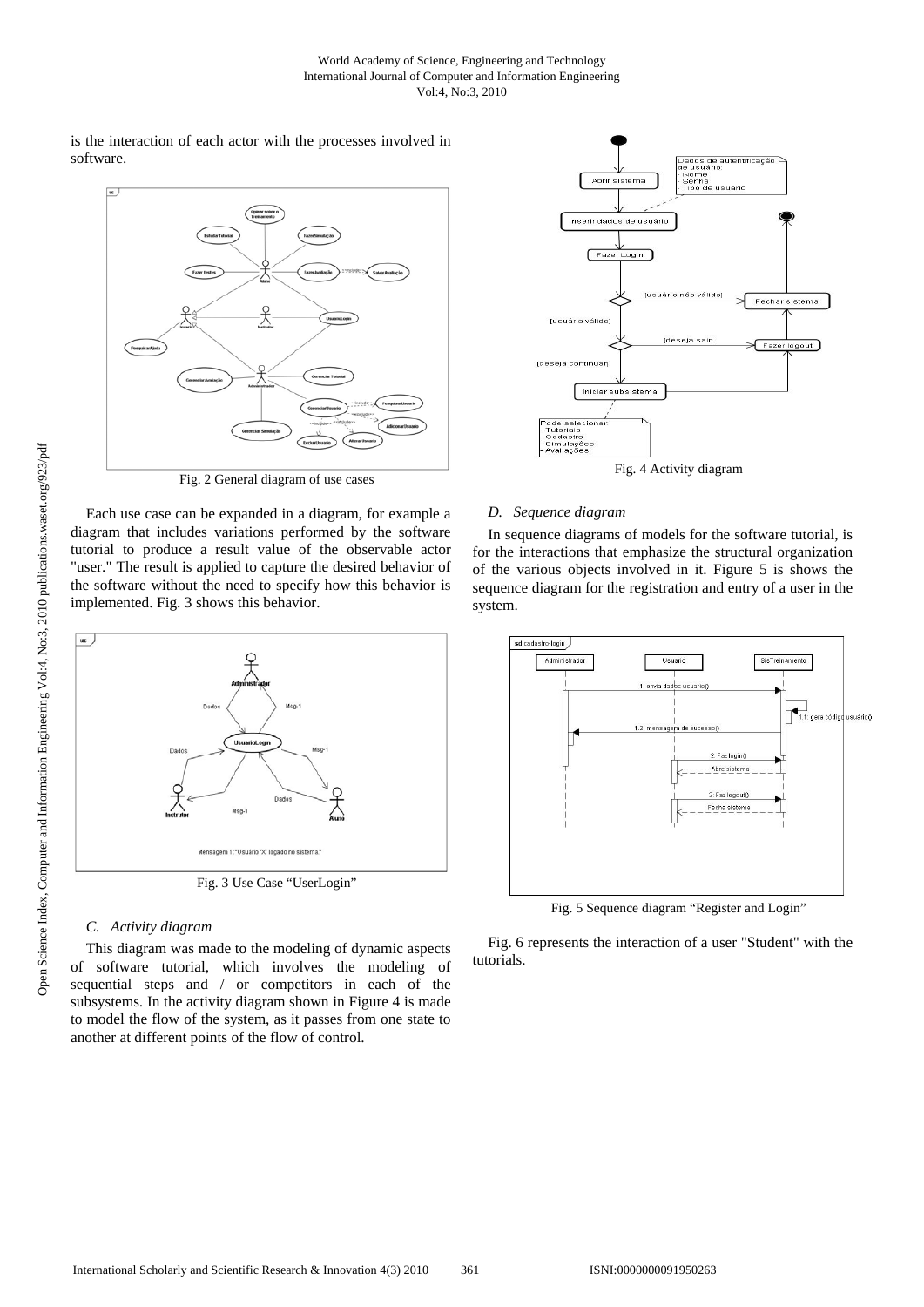#### World Academy of Science, Engineering and Technology International Journal of Computer and Information Engineering Vol:4, No:3, 2010



Fig. 6 Sequence diagram "Student Interaction"

A state diagram involves the specification of lifetime of class instances of a use case or an entire system. In the case of software tutorial, this work presents the diagram of state for the case of use "UserLogin" (Fig. 7).



Another important state diagram is the one that represents the actions: add / modify / search / delete an object of the system (Fig. 8).



Fig. 8 State diagram "Add object"

## *E. Class diagram*

The class diagram modeled in this paper gives a static view of the software tutorial. The training system, the main class has four classes depending on it (for which you create a relationship of dependency): "Tutorial", "Register", "assessment" and "Simulation". For Class "Tutorial", have the relationship of generalization with the types of tutorials, which means that each subclass is a kind of tutorial class, which is shown in Fig. 9.



Fig. 9 Class diagram

#### *F. Graphical interface*

As already mentioned, the intelligent tutor system is composed of the Model Interface, which defines the structure of interaction with the user. The defined interface is characteristic of each system in particular. Below is the interface of the intelligent tutor which was developed at the University for Furnas. The system was built using the Java language and its interface.

|               | Sistema de treinamento de operadores para o ELO HVDC |
|---------------|------------------------------------------------------|
|               | Login:                                               |
|               | Senha:                                               |
|               | Tipo:                                                |
|               | Aluno<br>▼                                           |
| <b>FURNAS</b> | Fechar<br>Logar                                      |
|               |                                                      |

Fig. 10 Main screen to enter the system

Fig. 10 represents the login screen of the system developed for intelligent tutor Furnas.

Fig. 11 represents the screen of selection of the subsystem, where the user can choose "Tutorial", "Register", "simulations" or "Reviews", depending on their function in the software. If you select "Tutorials", you can access any of the tutorials to be added to the system.



Fig. 11 Selecting tutorial